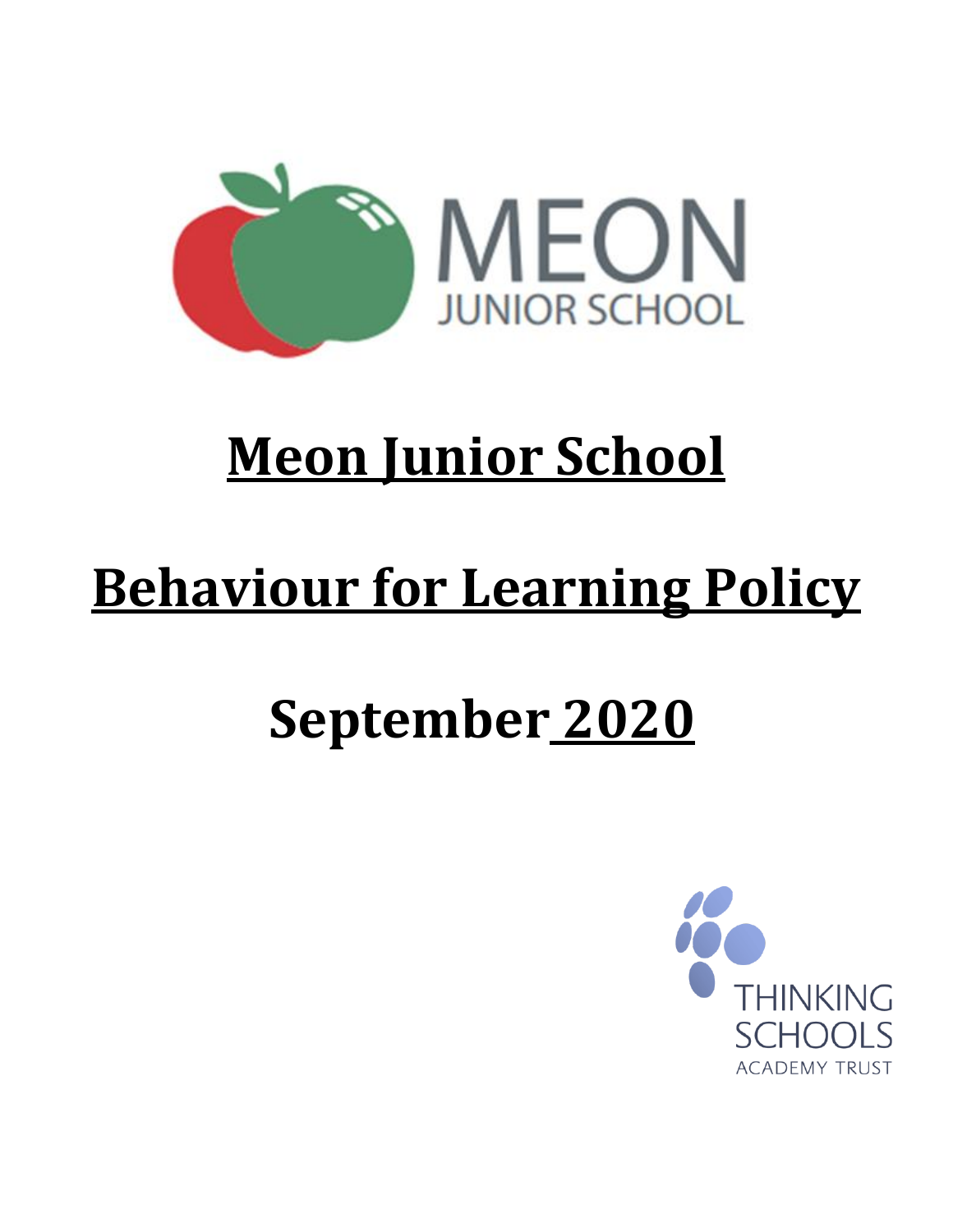#### **BEHAVIOUR FOR LEARNING POLICY**

#### **Aims:**

- To value each other and develop mutual respect
- To develop skills of self-control and self-discipline
- To create an environment that supports learning
- To build a community where all feel valued, safe and secure
- To support pupils to develop the habit of social distancing and the understanding of the importance of remaining in their year group bubble

#### **We believe that children behave well when:**

- The curriculum is positive and exciting
- There are clear expectations
- Partnership exists between parents and school
- Relationships are good
- Children's behaviour is handled in a consistent manner
- Children feel they are listened to
- Children's individual needs are taken into consideration

#### **Staff are to:**

- Help children understand that it is the behaviour that is unacceptable not the child
- Strive to understand the underlying reasons for a child's behaviour
- Work in close co-operation with parents in matters of behaviour management
- Encourage children to take responsibility for their own behaviour
- Reward and praise good behaviour
- Lead by example
- Involve parents in developing positive behaviour
- Explain the policy so that the rules are clearly understood
- Ensure that the rules are fairly and consistently applied
- Value children and treat them with respect
- Ensure that parents are informed of any bullying incident that has been reported
- Use the behaviour charts (see appendix 2) to identify sanctions and when to refer an incident to more senior staff.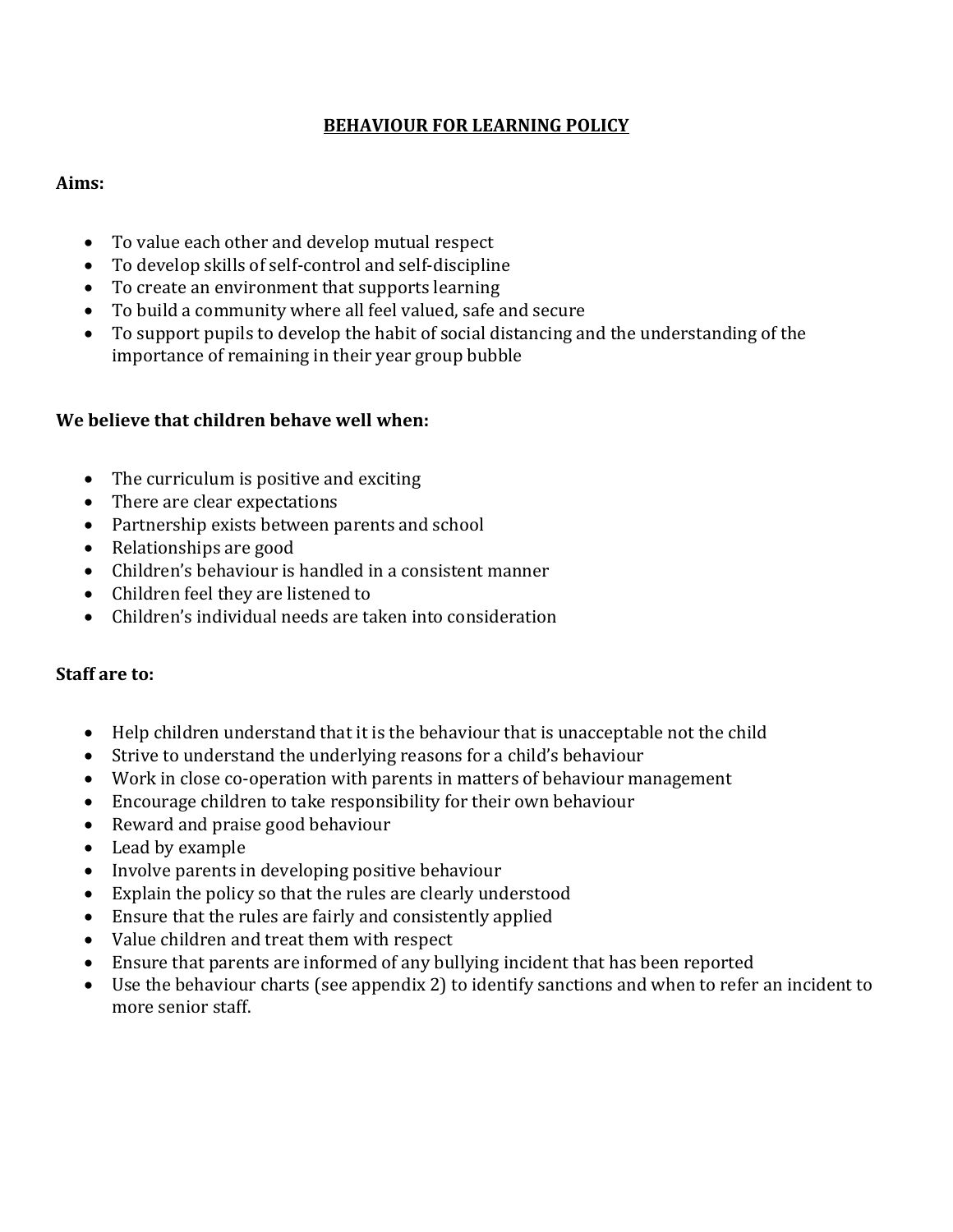#### **Children are to:**

- Follow the school rules
- Respect and take care of everyone within the school community
- Play their part in helping to create a co-operative, contented school
- Learn to accept responsibility for their own behaviour
- Behave in a respectful and courteous way towards adults and each other

#### **Parents are to:**

- Support the School Policy
- Work in co-operation with the school in implementing the Policy
- Inform the school if there are factors at home that will influence a child's behaviour
- Inform staff if any bullying incidents arise
- Inform the class teacher if you have any general behaviour concerns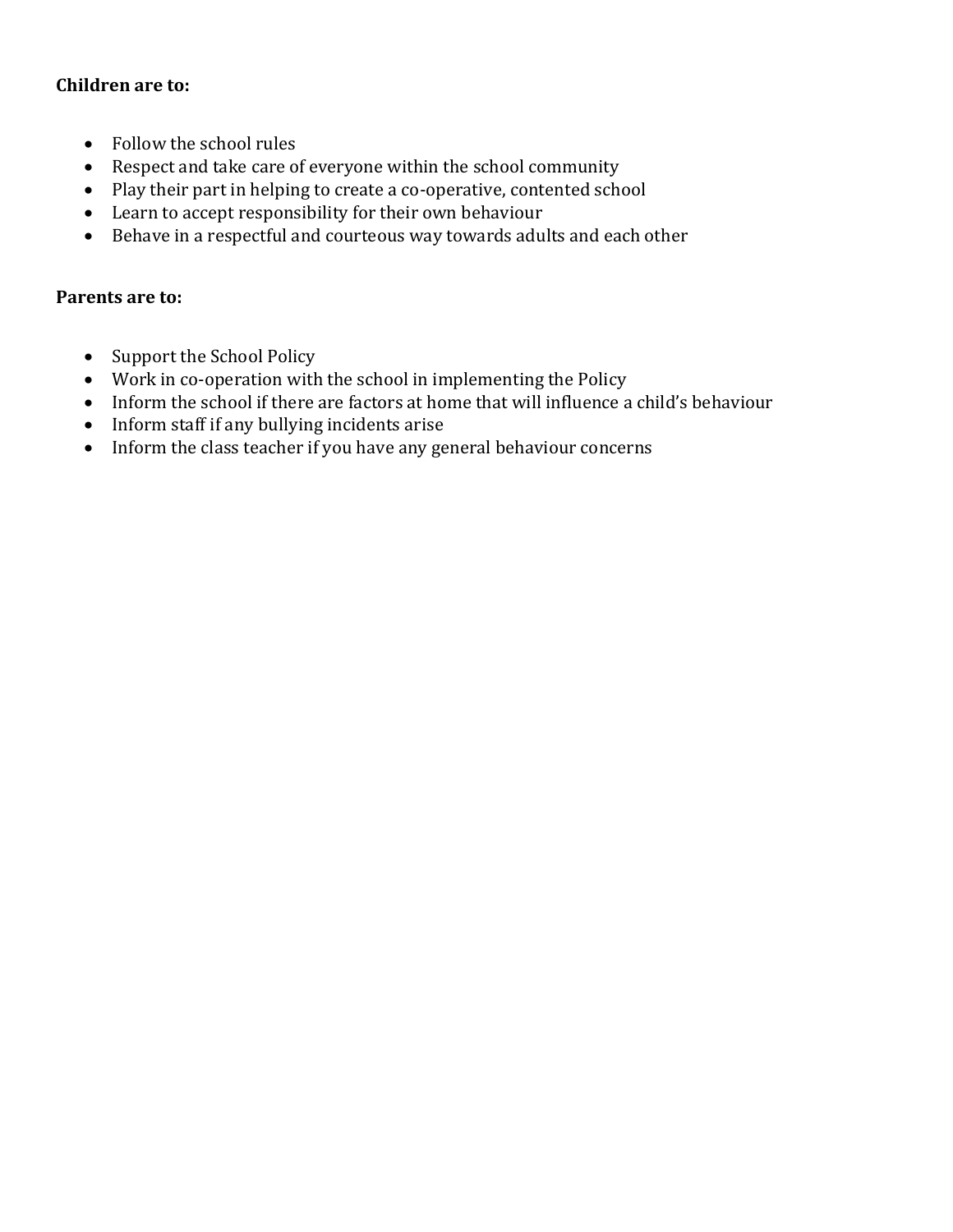# **CODE OF BEHAVIOUR FOR SCHOOL REOPENING**

# **Mastering skills, knowledge and understanding. Acting with thought and bravery.**

As members of the Meon Junior School community, we will always try to:

### **Be Respectful of Social Distancing**

Adhere to the social distancing rules in class and in the playground Talk to each other when we are worried or nervous Share thoughts on how we can continue to do this safely

### **Be Kind**

Use smiles instead of hugs to show you care Use kind words Show support and understanding to each other

### **Be Independent**

Work in our own groups Move around the school safely Behave well at all times to ensure everyone is safe

# **Be Focused**

Stay on the task you have been set Stay seated in class Be aware of people around you and how to stay safe

# **Have Self-belief**

Set personal challenges and strive to complete them Be responsible for your own and others safety

#### **Be Creative**

Think about how we can be together at a distance Be involved in making and sharing new ideas for this!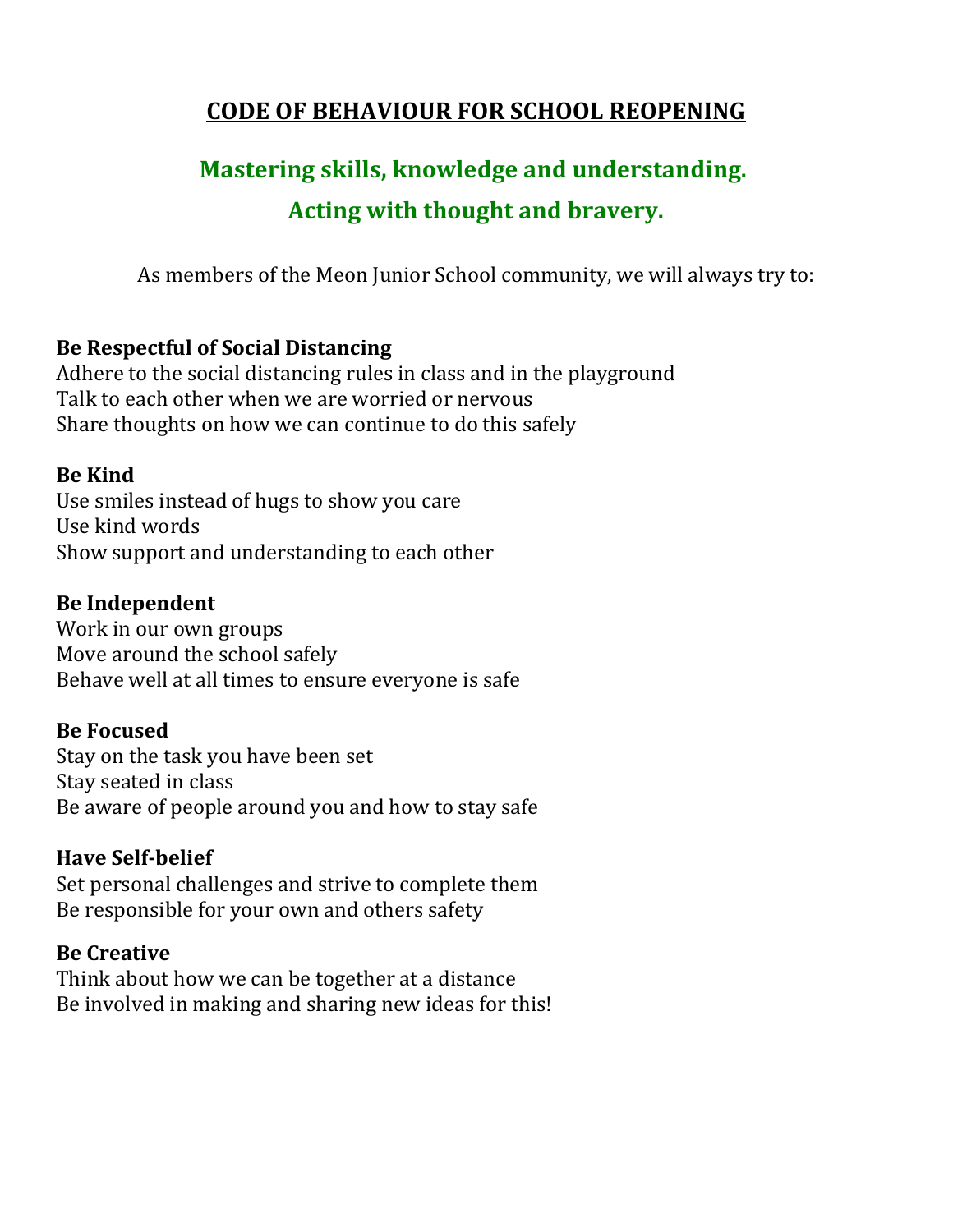

# **Meon Junior School Bubble Rules**

- I will try and stay I metre away from others.
- I will regularly wash my hands throughout the day for 20 seconds.
- I will tell an adult if I feel unwell.
- I will not bring things into school from home or take things home from school unless I am told to.
- I will only use the equipment in my pencil case and not share unless I am told to.
- I will not mix with children in a different year group bubble in school.
- I will ask an adult when I need to use the toilet, so they can help keep me safe.
- I will use the catch it-bin it-kill it rules coughing and sneezing into my elbow or a tissue.
- I will always follow the rules to maintain the safety of myself and others.

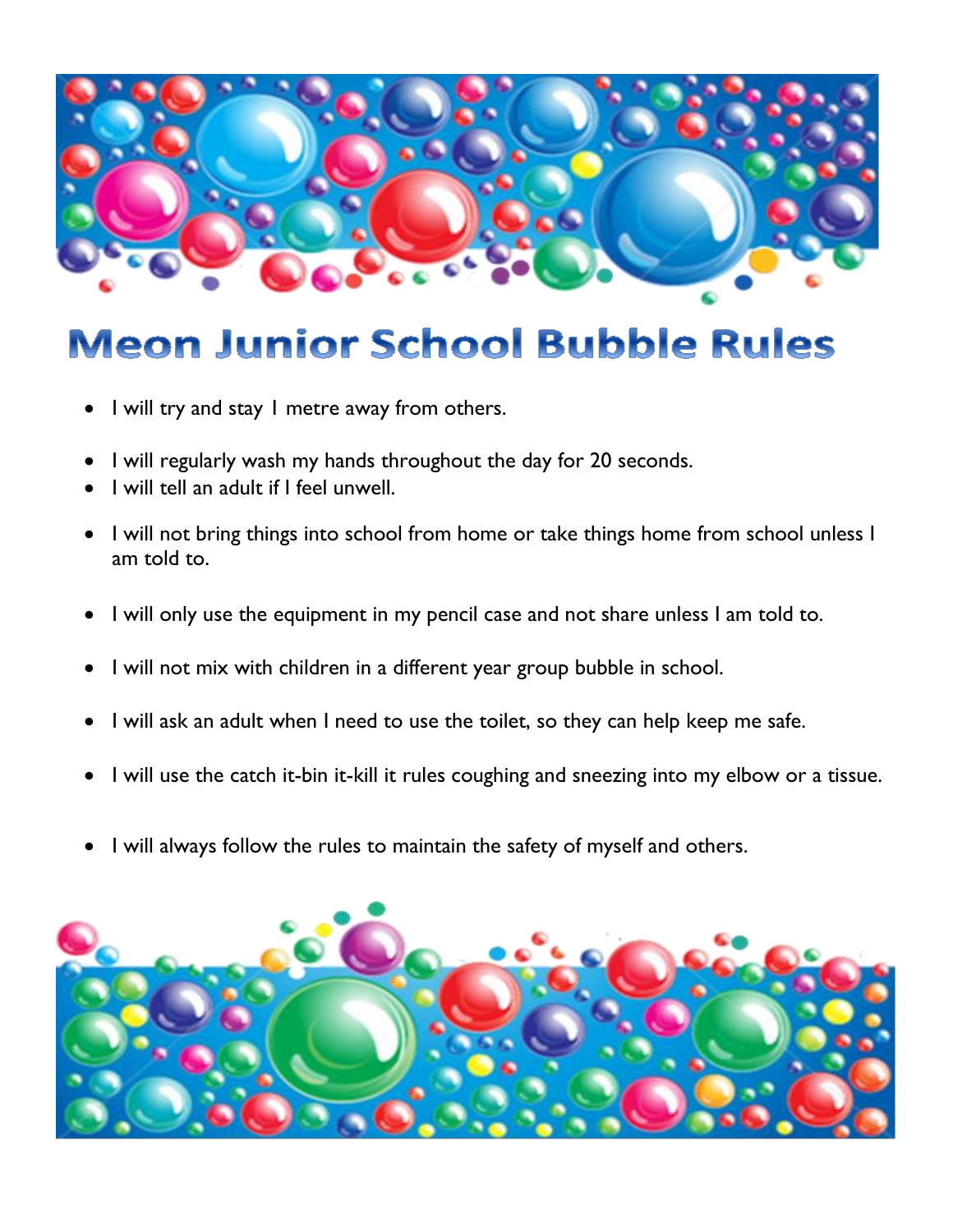#### **POSITIVE REWARDS AND CELEBRATION OF SUCCESS**

Acknowledging the achievements of the children and celebrating their success is one way in which we promote positive attitudes, self-esteem and good behaviour.

#### Habit Points and Habit certificates

Children will be awarded habit points for demonstrating habits of mind in the classroom and around the school. Certificates will be awarded for 25, 50 and 100. Habit points will count towards the weekly house trophy which will be presented in celebration assembly to the house with the most points. Names must be given to the school office so they can be recorded. Each fortnight there will be a habit certificate will be awarded in the habits of mind assembly. Class teachers and other staff members will award certificates to children who show specific habits.

#### Tidy classroom trophy

Each week one class will be selected as being the tidiest classroom and be awarded the trophy in a celebration assembly.

#### Daily Certificates/Quick notes home/Stickers

Each teacher will award two or more certificates a day to send good news home as well as hand out stickers for effort and achievement.

#### Sending work to a Senior Leader

Outstanding work representing excellent effort or achievement may be sent to the Head Teacher or other member of senior staff with a note explaining why it has been sent.

#### Star of the Week

Each class will choose one child per week as "Star of the Week". This child will receive a certificate and reward in Celebration Assembly. The names of the stars of the weeks will be put in the School newsletter.

#### Punctuality and Attendance

Children's regular and punctual attendance at school is extremely important to their education. All staff have a responsibility to support this and encourage good attendance. All children who have 100% attendance and punctuality each term will receive a certificate; these children will also be entered into a draw to win a voucher at the end of each term. Each week one class will be awarded a trophy the for best attendance and one for the best punctuality.

#### Lunchtime

Lunchtime supervisory assistants will give raffle tickets to those children who are behaving acceptably and setting a high standard of behaviour for others to follow. The raffle tickets will go into a class jar and one raffle ticket per class drawn per week. The successful ticket holders will be invited to an "afternoon tea" with the Head Teacher or another appropriate adult.

#### Other Rewards

Each teacher may set up their own reward system for their class using their professional judgement. Systems include raffle tickets, Class Dojo, marble jars and table points.

Acknowledging the achievements of the children and celebrating their success is one way in which we promote positive attitudes, self-esteem and good behaviour.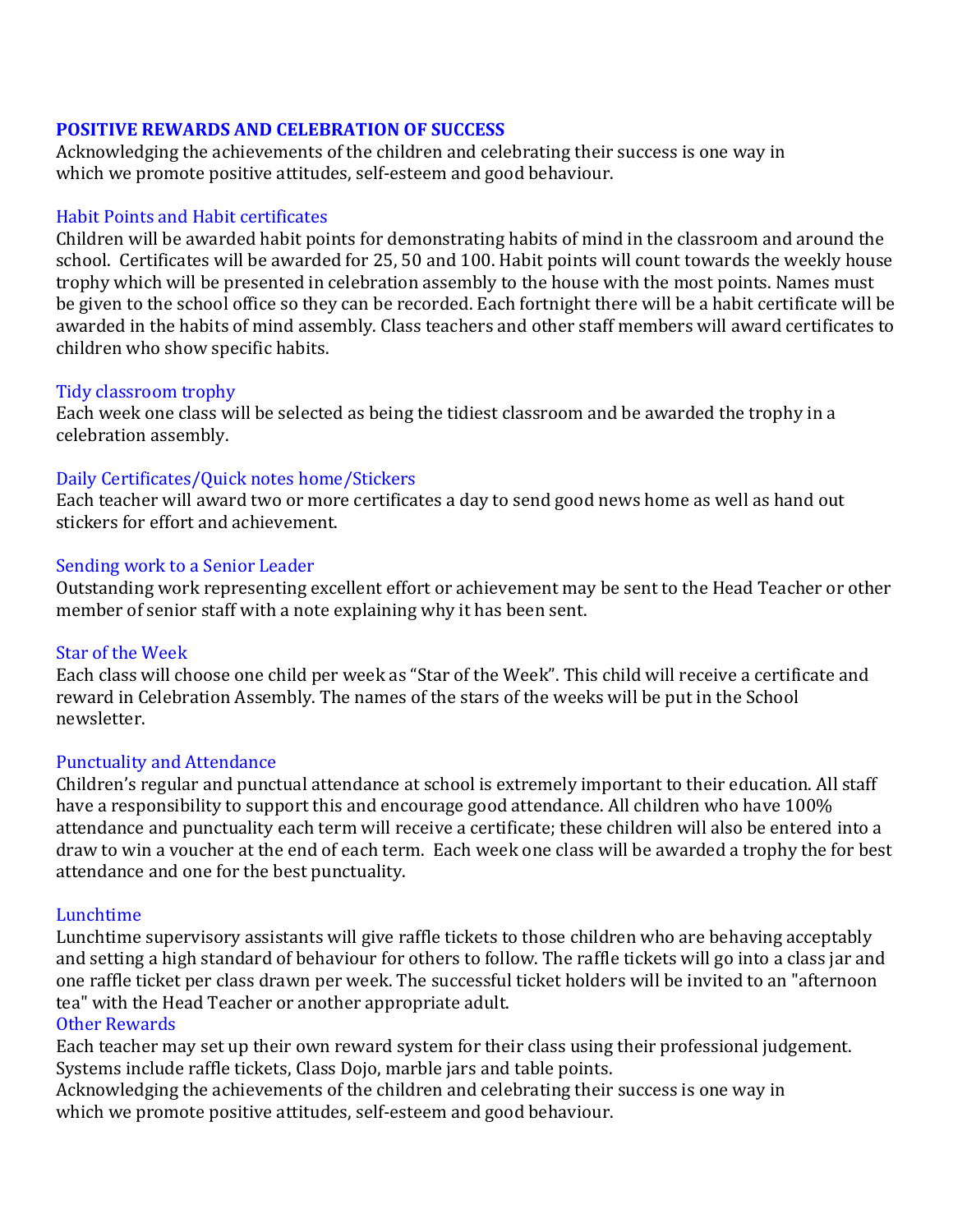#### **SANCTIONS for classroom behaviour**

Each class has a traffic light display which is used to warn children when their behaviour is unacceptable. Children's names are on the green light at the start of every morning and afternoon. The child's name will be moved back to the orange or green when he/she shows improvement in behaviour.

| Unacceptable behaviour - General                      | <b>Sanctions</b>                                   |
|-------------------------------------------------------|----------------------------------------------------|
| Minor disturbances in class                           | Ask them to stop the behaviour then give them      |
| (off task, talking)                                   | time to change the behaviour. Warn them of the     |
|                                                       | consequences if they do not change.                |
| Repeated disruption within the classroom              | If poor behaviour continues the pupil will then be |
| (interrupting teacher, distracting others)            | given a playtime detention or Lunchtime            |
|                                                       | reflection.                                        |
| Severe disruption or continuation of repeated         | Pupil may be given a time out at playtime or a     |
| behaviour as listed above.                            | lunchtime reflection. In extreme circumstances,    |
| (Shouting, rudeness to the teacher, not staying in    | pupils will be sent out of the bubble to a senior  |
| their seat, refusing to work)                         | member of staff or Behaviour Lead. Severe          |
| Deliberately ignoring or defy the COVID-19 protection | disruption can result in a lunchtime reflection,   |
| rules.                                                | internal exclusion, formal warning or external     |
|                                                       | exclusion.                                         |

| Unacceptable language / name calling                                  | <b>Sanctions</b>                                                                                                                                                                     |
|-----------------------------------------------------------------------|--------------------------------------------------------------------------------------------------------------------------------------------------------------------------------------|
| Minor name calling                                                    | Opportunity offered to apologise. Move to orange.                                                                                                                                    |
| Repeated name calling                                                 | Time out at playtime.                                                                                                                                                                |
| Unacceptable bad language                                             | As above.                                                                                                                                                                            |
| Severe bad language with aggression, directed at<br>an adult or child | Sent to Behaviour Lead, Deputy head or Head<br>teacher. One of these sanctions will be given:<br>lunchtime reflection, internal exclusion, formal<br>warning, or external exclusion. |
|                                                                       | Parents informed.                                                                                                                                                                    |

| <b>Physical</b>                                   | <b>Sanctions</b>                                     |
|---------------------------------------------------|------------------------------------------------------|
| Acts of aggression towards another pupil or staff | Sent to year leader or Behaviour Lead. In            |
| member involving physical contact.                | consultation with the Head teacher/ Deputy Head      |
|                                                   | teacher one of these sanctions will be given:        |
|                                                   | lunchtime reflection, internal exclusion or external |
|                                                   | exclusion.                                           |
|                                                   | Parents informed.                                    |
| <b>Bullying</b>                                   | <b>Sanctions</b>                                     |
| Repeated acts of physical aggression, name        | Class teacher to investigate and if found to be a    |
| calling or unkind acts towards another child with | valid bullying incident refer to year leader. In     |
| the intention of hurt or upset.                   | consultation with the Behaviour Lead, Head           |
|                                                   | teacher/ Deputy Head teacher, one of these           |
|                                                   | sanctions will be given: lunchtime reflection,       |
|                                                   | internal exclusion or external exclusion.            |
|                                                   | Parents informed.                                    |

Any pupil who commits serious or persistent breach of the new COVID-19 protection rules may be sanctioned by the headteacher using the full range of sanctions available, dependent on the seriousness of the breach, up to and including in extreme cases permanent exclusion.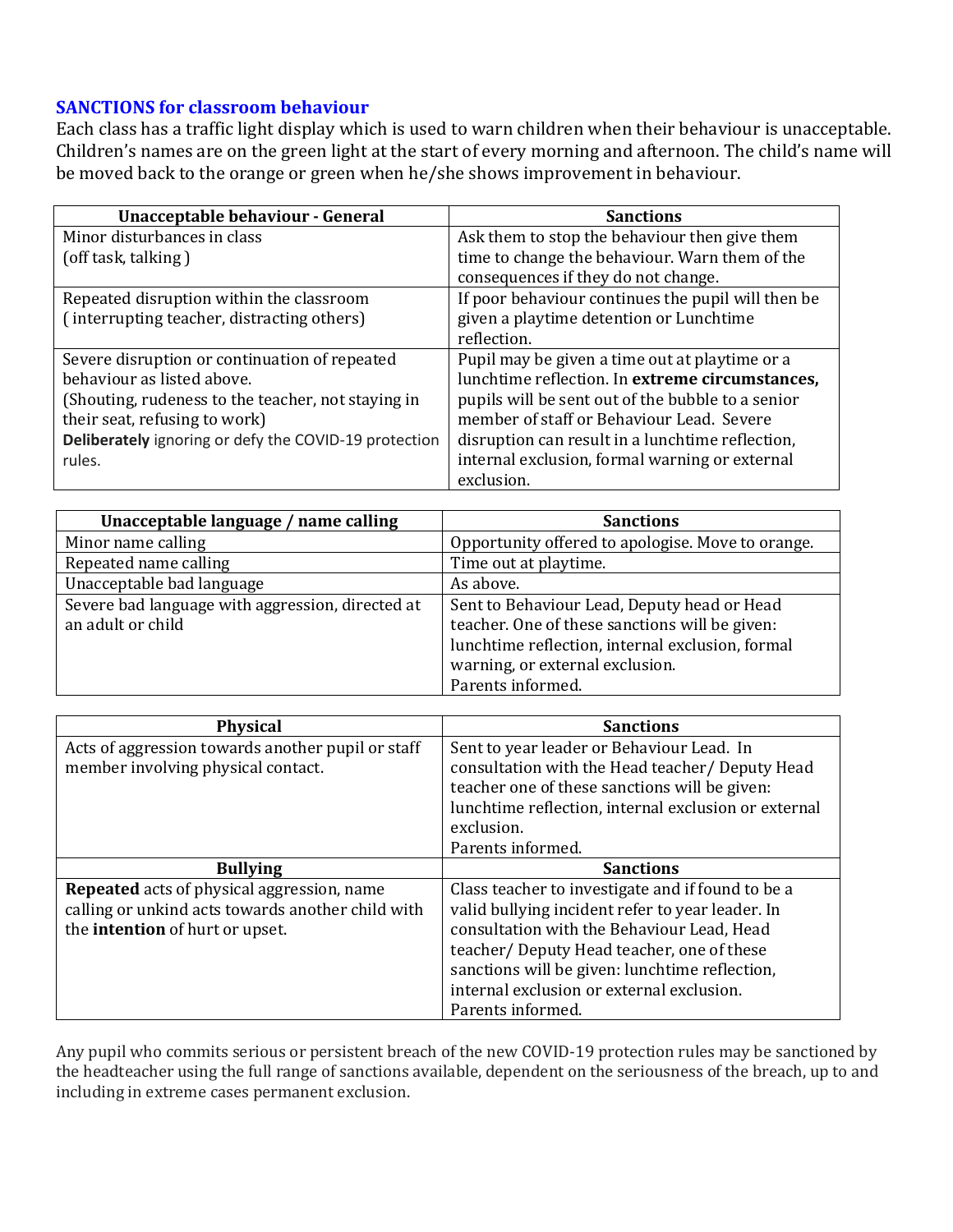#### **Pupils who are sent out of class**

Children should not be sent out of class for minor offences which should be dealt with by the class teacher. Any removal from class should be seen as part of a strategy to ensure the child returns to their lessons as soon as possible ready to continue with their learning. When sent to another class in the year group or senior leader, the child should be accompanied by either an adult or sensible child and there must always be a completed referral slip. Children who are persistently sent out of class will be monitored and measures will be considered to support them within the classroom e.g. Support from a Senior Leader, SENCO and/or ELSA.

#### **Playtime/lunchtime**

The teachers, TAs or MDAs on duty at playtime or lunchtime are responsible for dealing with any incidents of poor behaviour during playtime and lunchtime and must not refer them to a senior member of staff unless they are severe. Children who do not behave acceptably during these times will be asked to stand by the teacher/TA/MDA and miss some of their play. The teacher/TA/MDA on duty will have forms with them on a clip board so that they can record any issues and pass them onto a senior member of staff. No children should be inside the school building during playtimes or lunchtimes, unless this is given as a consequence of poor behaviour and they are supervised by a class teacher.

Children who do not behave acceptably at lunchtimes will not be allowed out to play and will spend this time with a member of the Senior Leadership Team. If the child's behaviour continues to be unacceptable, then they may face another school sanction including after school detention. Sending a child home for lunch is now regarded as an external exclusion and the government expectation is that this would not happen for more than a week. Nevertheless, the school reserves the right to do this and if it looks like this may be necessary, parents will be warned.

At Meon, we expect all children to use a knife and fork when eating a school dinner; remain seated whilst eating and put their hand up if they require help. Children should make sure they talk without shouting and clear away after they have finished eating, either disposing of left-over food or taking it home.

#### **Playtime/Lunchtime Reflection**

A lunchtime reflection may be given to a child for reasons mentioned in the sanctions grid above. A class teacher should complete a referral slip if they are issuing a lunchtime reflection for a child, recording the reasons for this. Staff will use a restorative approach during lunchtime reflection to support pupils to understand and rectify future behaviour

#### **After School Detentions and the Law**

Education and Inspections Act 2006 states that teachers have a legal power to put pupils aged under 18 in detention. Where detention is outside school hour's parents will be given reasonable notice. Although parental consent is not required for detentions, the School would always work alongside parents when choosing this sanction.

#### **Formal Warning**

If a pupil receives a formal warning their parent will receive in writing the behaviours that are causing concerns for the pupils' safety and the safety of other pupils and staff.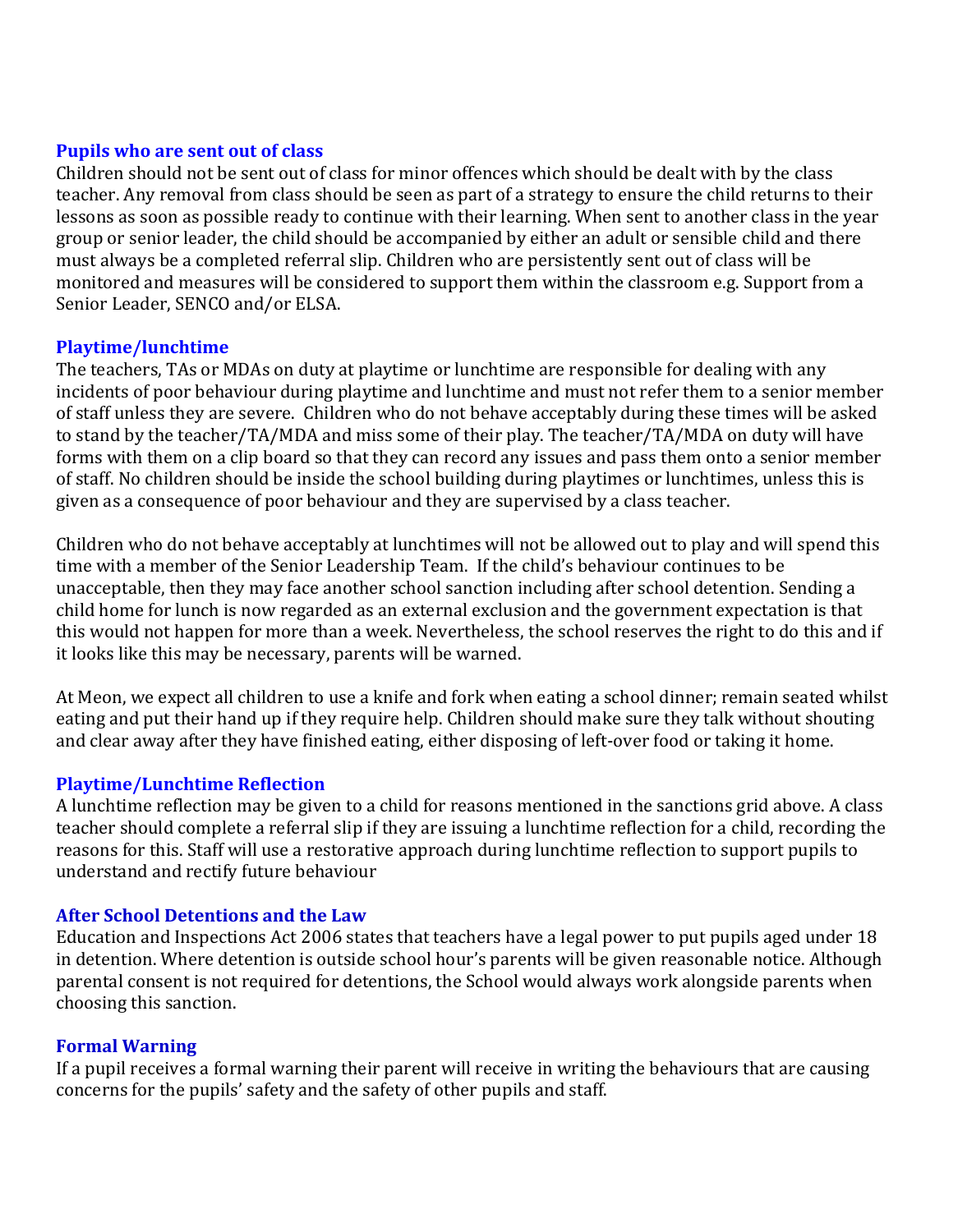#### **Internal Exclusion**

This is defined as a period of time in which the pupil will not be permitted in class due to unacceptable behaviour. A pupil will complete their classwork either in another classroom or in another room in the school.

#### **External Exclusion**

The school will avoid using this sanction whenever possible and offer parents the option of the pupil having a reduced timetable in school or choosing to keep their child at home for their own safety and the safety of others.

#### **Support and Intervention**

This policy recognises for the large majority of the children on role, the policy above is enough to promote positive behaviour. However, in some cases a child may require focused support for a short period of time. A very small minority of children may also need continuous individual support tailored to their particular need.

#### **Restorative practice**

**Restorative practice** is a way of working with conflict that puts the focus on repairing the harm that has been done. It is an approach to conflict resolution that includes all of the parties involved. At Meon, restorative questions are used by staff to resolve conflicts and support children in understanding the impact of their behaviour as well as teach them how to resolve friendship issues.

In some circumstances, subject to the Trust's CCTV policy, the School may use CCTV of an incident to help a pupil understand their behaviour and the effects that it has on the wider School community. This will only be used where it is proportionate to do so and in situations where the senior leaders believe that it will be of assistance to the pupil concerned.

#### **Use of Reasonable Force**

We reserve the right to use reasonable force under the Education and Inspection Act 2006 should a child's behaviour be detrimental to maintaining good order and discipline in the school. If the child has not complied, the child is told that 'under the Education and Inspection Act 2006, we are now using reasonable force to maintain good order and discipline.' The child will then be removed by a guiding hand on the shoulder or, if necessary, a restraint position. The child's parents will be informed.

#### **Moving around the building**

Pupils must move around the school calmly led by the class teacher or other appropriate member of staff. All children at Meon are the responsibility of all members of the school staff and so reminders of conduct around the building should be given by all members of staff. When walking around the school, children should remember to use the playground instead of the corridors. They should keep to the left hand side of the stairs.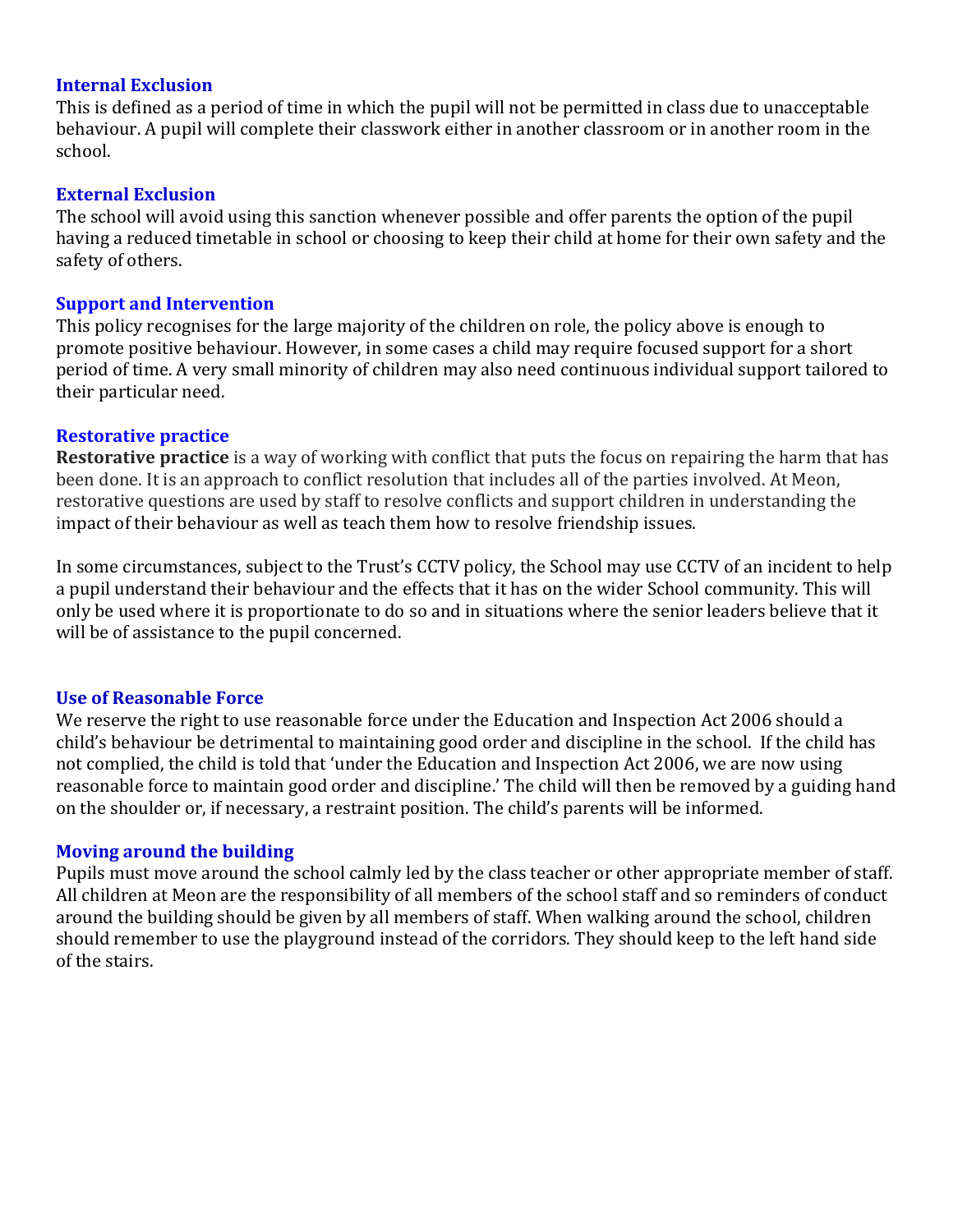#### **BULLYING**

#### **What Is Bullying?**

Bullying is behaviour by an individual or group, repeated over time, that intentionally hurts another individual or group either physically or emotionally.

Bullying can be:

- Emotional being unfriendly, excluding, tormenting (e.g. hiding books, threatening gestures)
- Physical pushing, kicking, hitting, punching or any use of violence
- Racist racial taunts, graffiti, gestures
- Sexual unwanted physical contact or sexually abusive comments
- Homophobic because of, or focusing on the issue of sexuality
- Verbal name-calling, sarcasm, spreading rumours, teasing
- Cyber All areas of internet, such as email & internet chat room misuse
- Mobile phone threats by text messaging & calls
- Misuse of associated technology, i.e. camera &video facilities

#### **Procedures**

- 1. All reported bullying incidents will be fully investigated.
- 2. Any bullying behaviour will be stopped.
- 3. Confirmed bullying incidents will be reported to parents.
- 4. If necessary and appropriate, police will be consulted.
- 5. Appropriate sanctions given, depending on the intent and circumstances.
- 6. Appropriate support will be given to both the victim and the bully.
- 7. All reported bullying incident will be recorded in a Bullying Log.

#### **Prevention**

The school is committed to being an open and honest community where bullying is ALWAYS fully investigated and actions taken to ensure it is stopped. All concerns from the children will be investigated by the class teacher and reported to the senior leadership team.

Regular assemblies will take place focusing on different aspects of bullying. Issues surrounding bullying will be part of the schools PSHE program and class teachers will use circle times when necessary to approach bullying issues that may have arisen.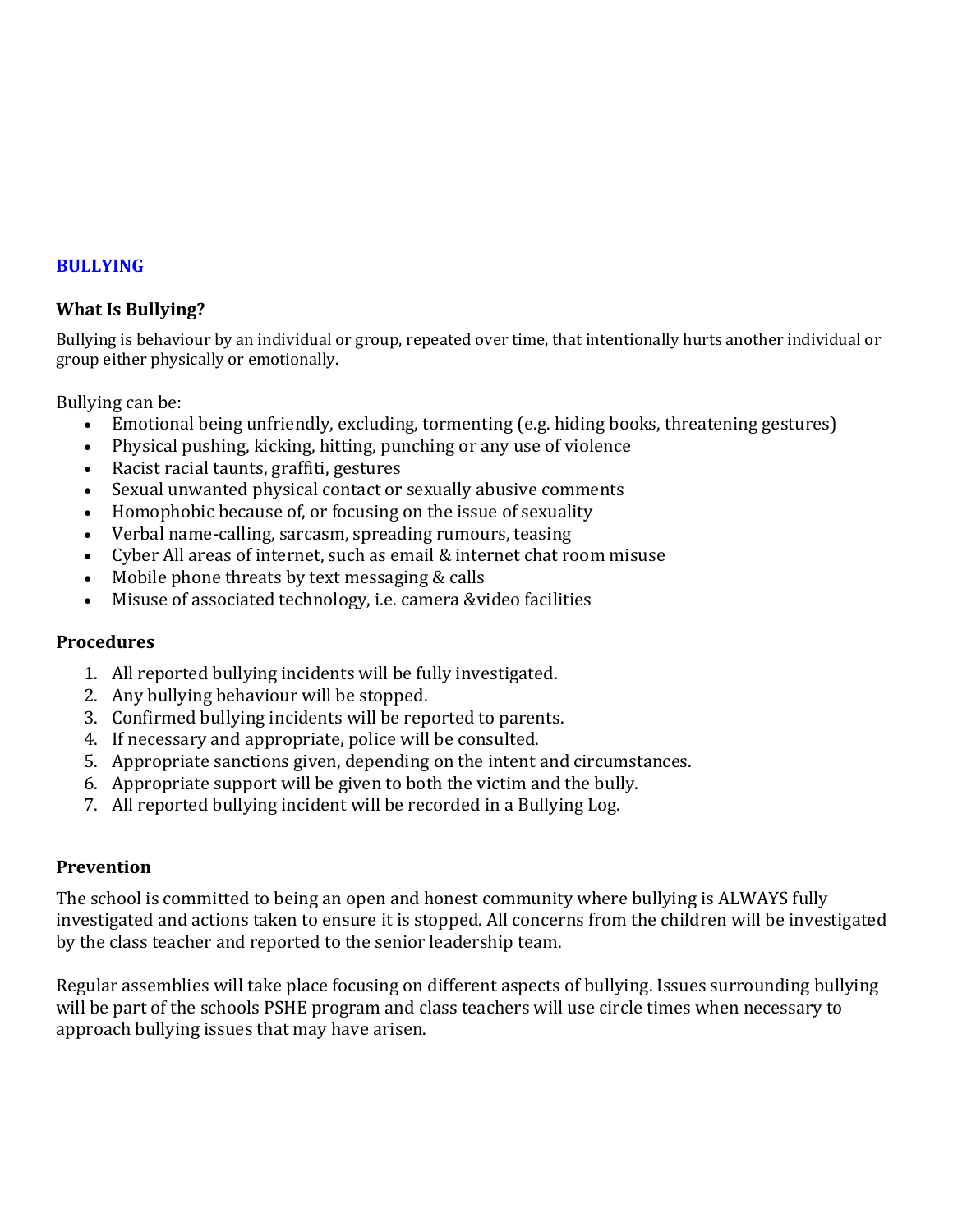#### SUPPPORT AND INTERVENTION

This policy recognises for the large majority of the children on role, the policy above is enough to promote positive behaviour. However, in some cases a child may require focused support for a short period of time. A very small minority of children may also need continuous individual support tailored to their particular need.

#### Behaviour Report *Card (See Appendix 3)*

This card is rag-rated by the class teacher or TA after every session to ensure children's behaviour, attitude and achievement is acceptable. At the end of the day a comment is written by the class teacher and year leader before the card is sent home. Once behaviour has improved the child will no longer be on a report card.

#### Individual Behaviour Plans

Pupils will be given specific targets based on individual needs which will have a graduated approach to increasing expectations for behaviour. In some circumstances a reward chart may be appropriate, particularly for those with SEND.

Referrals may also be made at any point to other agencies such as the Multi- Agency Behaviour Support (MABS), Child Adolescent Mental Health Service (CAMHS) or the completion of a Single Assessment Form (SAF).

#### **USE OF REASONABLE FORCE**

We reserve the right to use reasonable force under the Education and Inspection Act 2006 should a child's behaviour be detrimental to maintaining good order and discipline in the school. If the child has not complied, the child is told that 'under the Education and Inspection Act 2006, we are now using reasonable force to maintain good order and discipline.' The child will then be removed by a guiding hand on the shoulder or, if necessary, a restraint position. The child's parents will be informed.

#### **STAFF RESPONSIBILITIES (see appendix 2)**

All staff are responsible for ensuring the code of behaviour is followed in all areas of the school. Any member of staff who witnesses unacceptable behaviour should deal with that behaviour by speaking calmly to the child and reminding them what they should be doing. All staff will follow up an incident where the child refuses to stop an unacceptable behaviour using a referral form.

A member of the senior leadership team may decide to alter a reward or the consequence of an action depending on the context.

#### **LINKS TO OTHER POLICIES**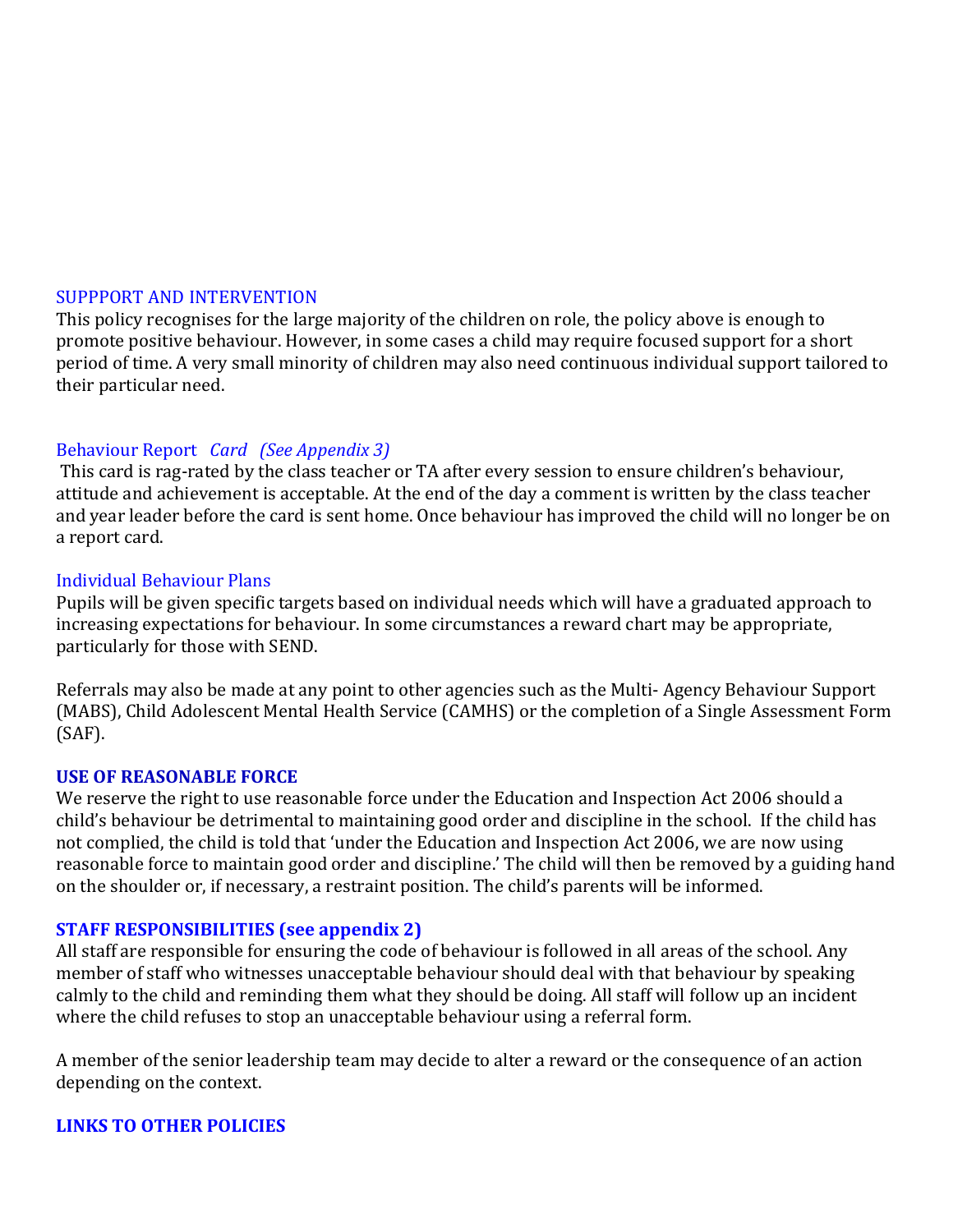Equality policy Anti-racism policies. Child Protection and Safeguarding Policy Agreed: September 2020

# **Appendix 1**

# **Code of behaviour for playtimes and lunchtimes:**

# **We expect our pupils to follow these golden rules:**

- Play well with others
- Play sensibly and safely
- Be polite to others
- Take care of your own and other people's belongings.

# **Before and after school:**

- No ball games
- No riding scooters or bikes
- No running around

# **Break time and lunchtime:**

- Sponge balls only (unless the sports coach is supervising)
- No play fighting or rough games
- Talk quietly at tables when eating lunch
- No rubbish dropped on the playground or around the school
- Don't go into the PE cupboard or take any equipment from there.

# **Rules for the grass:**

- The grass is a quiet zone. It is for: sitting, playing quietly, reading.
- Jumping, running or gymnastics are not allowed on the grass.
- No play fighting or ball games.
- Standing on, walking along or jumping off the wooden posts is not allowed for safety reasons.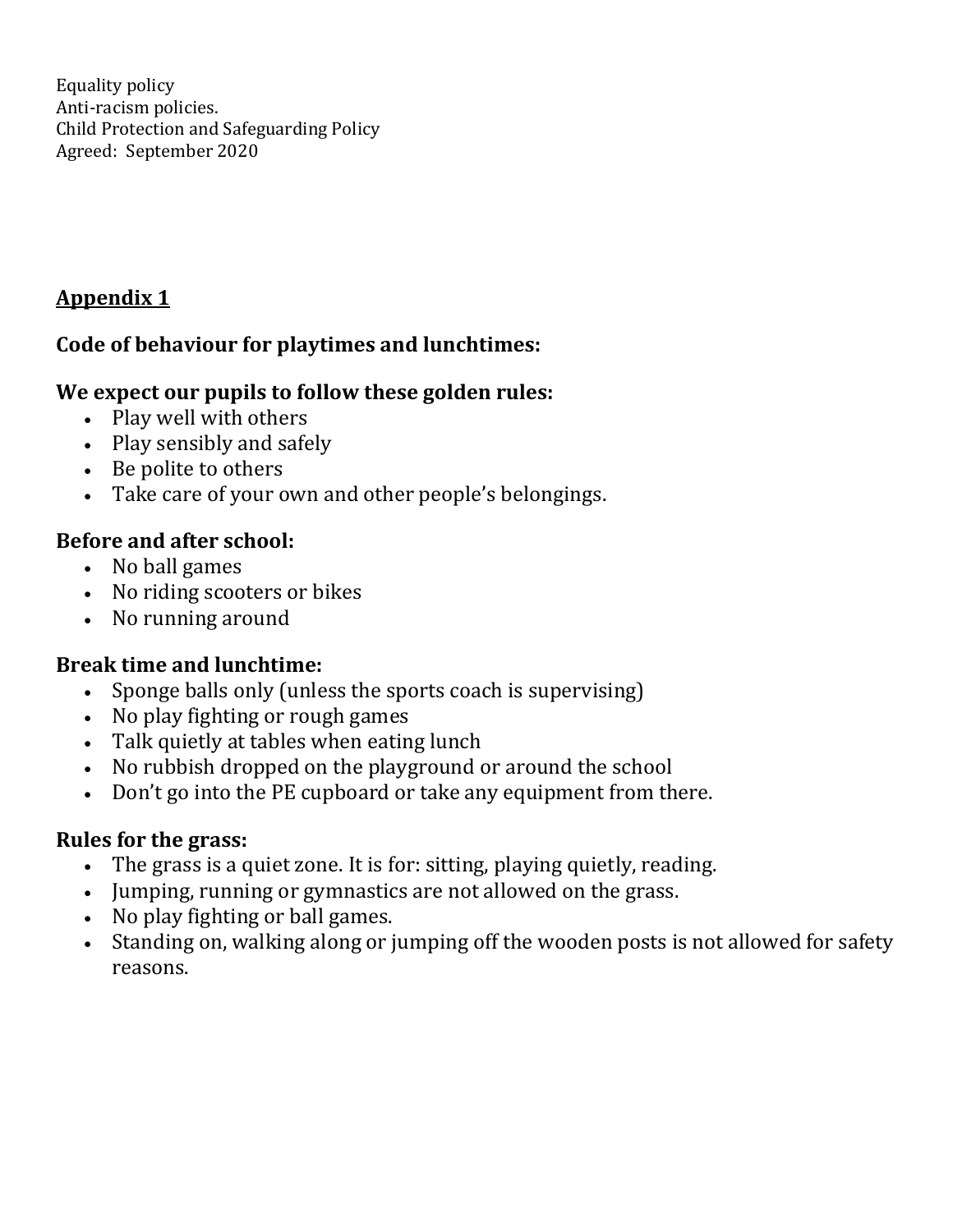#### Appendix 2

#### **Behaviour Chart**

The behaviour chart is an overview of which members of staff deal with and record an incident and who issues the sanction. If a behaviour referral is made to a middle leader and above the incident needs to be fully investigated and recorded on SIMS.

#### Minor Incidents

| <b>Behaviour</b>                                                                                 | <b>Behaviour</b><br>traffic light | <b>Midday</b><br><b>Supervisor</b> | <b>Teaching</b><br><b>Assistant</b> | <b>Class</b><br>teacher | Year<br>Leader | <b>BSO</b> | <b>DHT</b> | <b>HT</b> |
|--------------------------------------------------------------------------------------------------|-----------------------------------|------------------------------------|-------------------------------------|-------------------------|----------------|------------|------------|-----------|
|                                                                                                  |                                   |                                    |                                     |                         |                |            |            |           |
| Low level disruption                                                                             | Orange                            | $\ast$                             | $\ast$                              | $\ast$                  |                |            |            |           |
| Not following<br>Orange<br>instructions, the first<br>time of asking - lesson<br>or playground   |                                   | $\ast$                             | $\ast$                              | $\ast$                  |                |            |            |           |
| Persistent low level<br>disruption - over a week                                                 | Orange / red                      |                                    |                                     | $\ast$                  | $\ast$         |            |            |           |
| Persistently not<br>following instructions<br>the first time of asking -<br>lesson or playground | Orange / red                      |                                    |                                     | $\ast$                  | $\ast$         |            |            |           |
| Name calling<br>Non-racial or<br>homophobic                                                      | Orange                            | $\ast$                             | $\ast$                              | $\ast$                  |                |            |            |           |
| Deliberately<br>disrespectful                                                                    | Orange                            | $\ast$                             | $\ast$                              | $\ast$                  |                |            |            |           |
| Persistently deliberately<br>disrespectful                                                       | Orange / red                      |                                    |                                     | $\ast$                  | $\ast$         |            |            |           |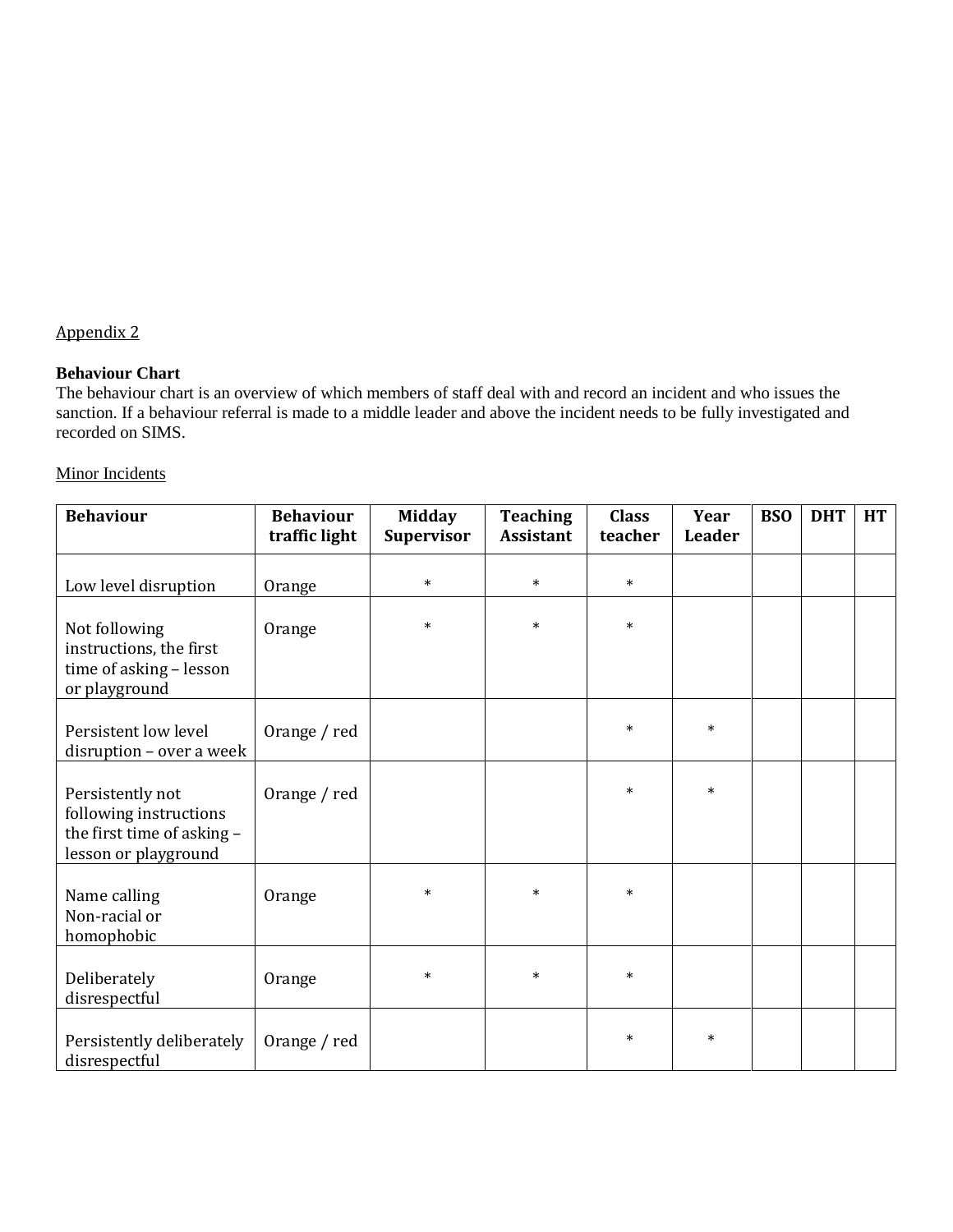#### **More serious incidents**

| <b>Behaviour</b>                          | <b>Behaviour</b><br><b>Ladder</b> | <b>Midday</b><br><b>Supervisor</b> | <b>Teaching</b><br><b>Assistant</b> | <b>Class</b><br>teacher | Year<br><b>Leader</b> | <b>BSO</b> | <b>DHT</b> | <b>HT</b> |
|-------------------------------------------|-----------------------------------|------------------------------------|-------------------------------------|-------------------------|-----------------------|------------|------------|-----------|
|                                           | position                          |                                    |                                     |                         |                       |            |            |           |
| Inappropriate<br>comments                 | orange                            | $\ast$                             | $\ast$                              | $\ast$                  |                       |            |            |           |
| Persistently<br>inappropriate<br>comments | Orange/red                        |                                    |                                     | $\ast$                  | $\ast$                |            |            |           |
| Swearing                                  | Orange/red                        | $\ast$                             | $\ast$                              | $\ast$                  | $\ast$                |            |            |           |
| Fighting                                  | Orange/red                        |                                    |                                     | $\ast$                  | $\ast$                |            |            |           |
| Persistently<br>fighting                  | Red                               |                                    |                                     |                         |                       | $\ast$     |            |           |
| Inappropriate<br>sexual comments          | Orange/red                        |                                    |                                     | $\ast$                  | $\ast$                | $\ast$     |            |           |
| Health and safety<br>risk                 | Orange/red                        |                                    |                                     |                         | $\ast$                | $\ast$     |            |           |
| <b>Exceptional violent</b><br>assault     | Red                               |                                    |                                     |                         |                       | $\ast$     | $\ast$     | $\ast$    |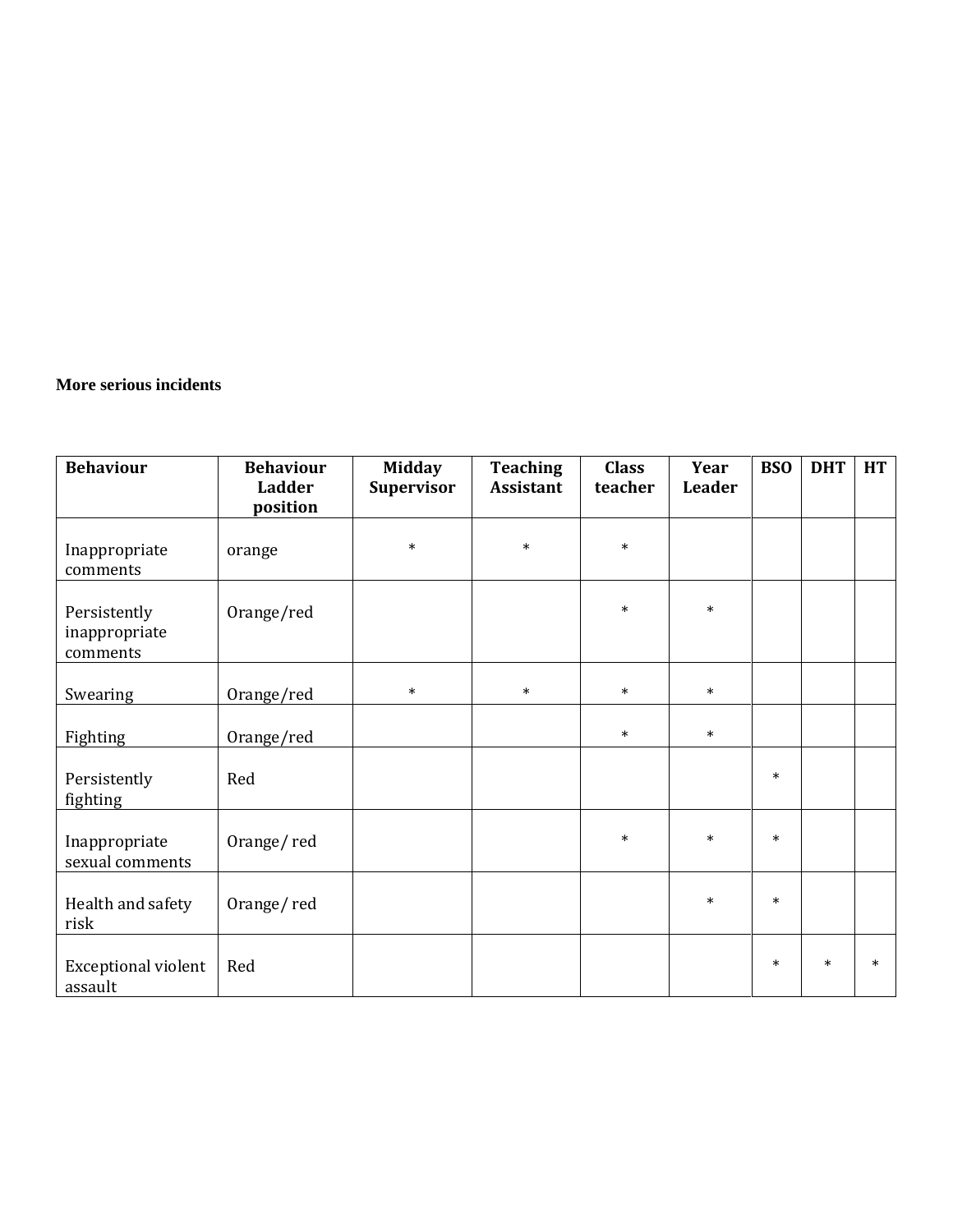#### **Severe Incidents**

| <b>Behaviour</b>                             | <b>Behaviour</b><br>Ladder<br>position | <b>Midday</b><br><b>Supervisor</b> | <b>Teaching</b><br><b>Assistant</b> | <b>Class</b><br>teacher | Year<br>Leader | <b>BSO</b> | <b>DHT</b> | HT     |
|----------------------------------------------|----------------------------------------|------------------------------------|-------------------------------------|-------------------------|----------------|------------|------------|--------|
| Stealing                                     | Red                                    |                                    |                                     |                         | $\ast$         | $\ast$     |            |        |
| Swearing at a<br>member of staff<br>directly | Red                                    |                                    |                                     |                         | $\ast$         | $\ast$     |            |        |
| Vandalism                                    | Red                                    |                                    |                                     |                         | $\ast$         | $\ast$     |            |        |
| Bringing illegal<br>substances onto<br>site  | Red                                    |                                    |                                     |                         | $\ast$         | $\ast$     | $\ast$     | $\ast$ |
| Racial or<br>homophobic<br>incident          | Red                                    |                                    |                                     |                         | $\ast$         | $\ast$     | $\ast$     | $\ast$ |
| Bringing weapons<br>onto site                | Red                                    |                                    |                                     |                         | $\ast$         | $\ast$     | $\ast$     | $\ast$ |

Slips will be used when a child is moved to red on the traffic light.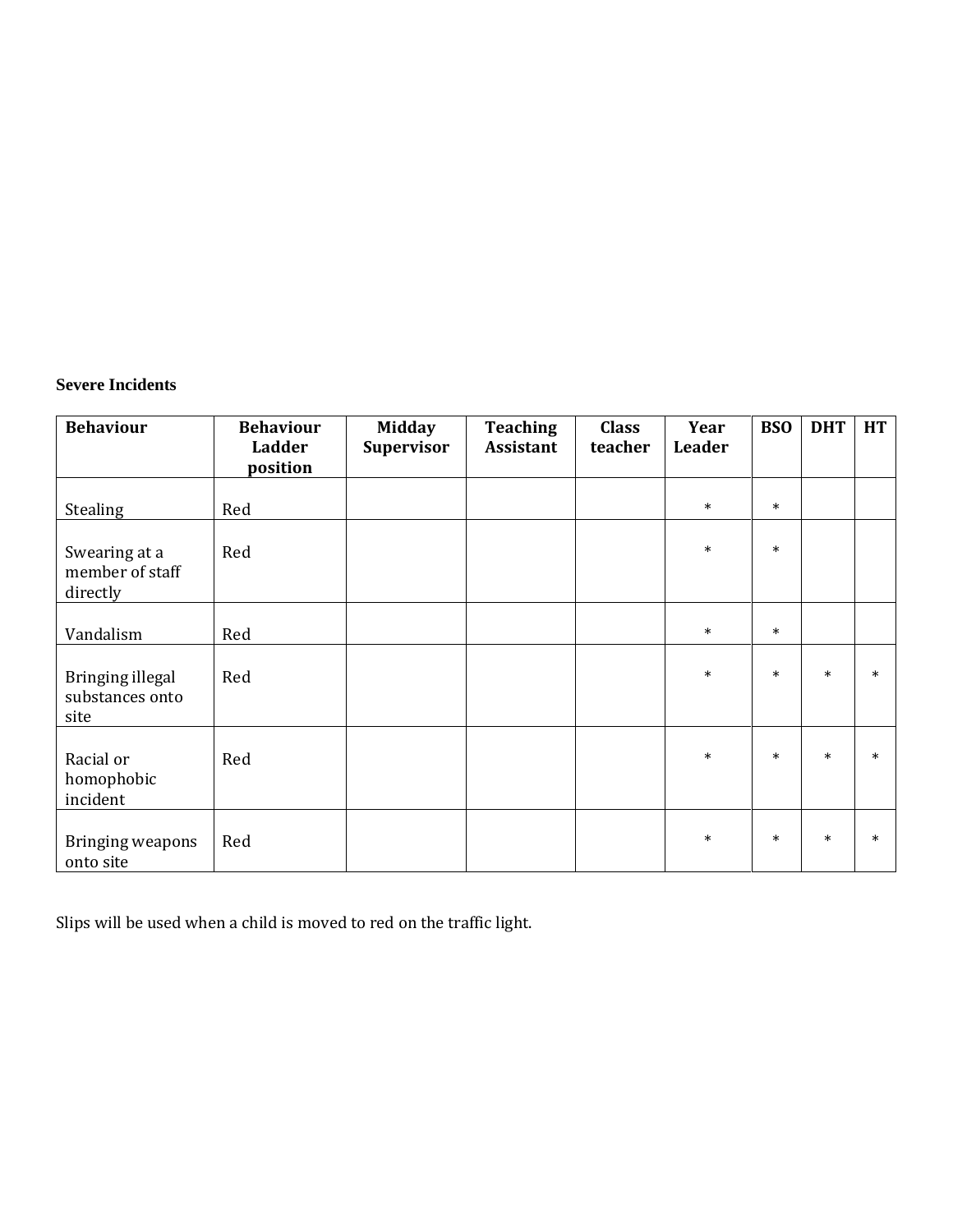#### **Behaviour Report –** Each lesson RAG targets to match behaviour ladder

| <b>Name</b> | <b>Class</b> | Week       |  |
|-------------|--------------|------------|--|
|             |              | commencing |  |

|                 | <b>Pupil Agreed Targets</b> |  |  |  |  |
|-----------------|-----------------------------|--|--|--|--|
| Target 1        |                             |  |  |  |  |
| Target 2        |                             |  |  |  |  |
| <b>Target 3</b> |                             |  |  |  |  |

| Session           |              | <b>Monday</b>  |                         |                | <b>Tuesday</b> |                         |                | Wednesday      |                         |                | Thursday       |                         |              | Friday         |                         |
|-------------------|--------------|----------------|-------------------------|----------------|----------------|-------------------------|----------------|----------------|-------------------------|----------------|----------------|-------------------------|--------------|----------------|-------------------------|
|                   | $\mathbf{1}$ | $\overline{2}$ | $\overline{\mathbf{3}}$ | $\overline{1}$ | $\overline{2}$ | $\overline{\mathbf{3}}$ | $\overline{1}$ | $\overline{2}$ | $\overline{\mathbf{3}}$ | $\overline{1}$ | $\overline{2}$ | $\overline{\mathbf{3}}$ | $\mathbf{1}$ | $\overline{2}$ | $\overline{\mathbf{3}}$ |
| <b>Reading</b>    |              |                |                         |                |                |                         |                |                |                         |                |                |                         |              |                |                         |
| <b>Arithmetic</b> |              |                |                         |                |                |                         |                |                |                         |                |                |                         |              |                |                         |
| <b>Maths</b>      |              |                |                         |                |                |                         |                |                |                         |                |                |                         |              |                |                         |
| <b>Breaktime</b>  |              |                |                         |                |                |                         |                |                |                         |                |                |                         |              |                |                         |
| <b>English</b>    |              |                |                         |                |                |                         |                |                |                         |                |                |                         |              |                |                         |
| Lunchtime         |              |                |                         |                |                |                         |                |                |                         |                |                |                         |              |                |                         |
| Afternoon         |              |                |                         |                |                |                         |                |                |                         |                |                |                         |              |                |                         |